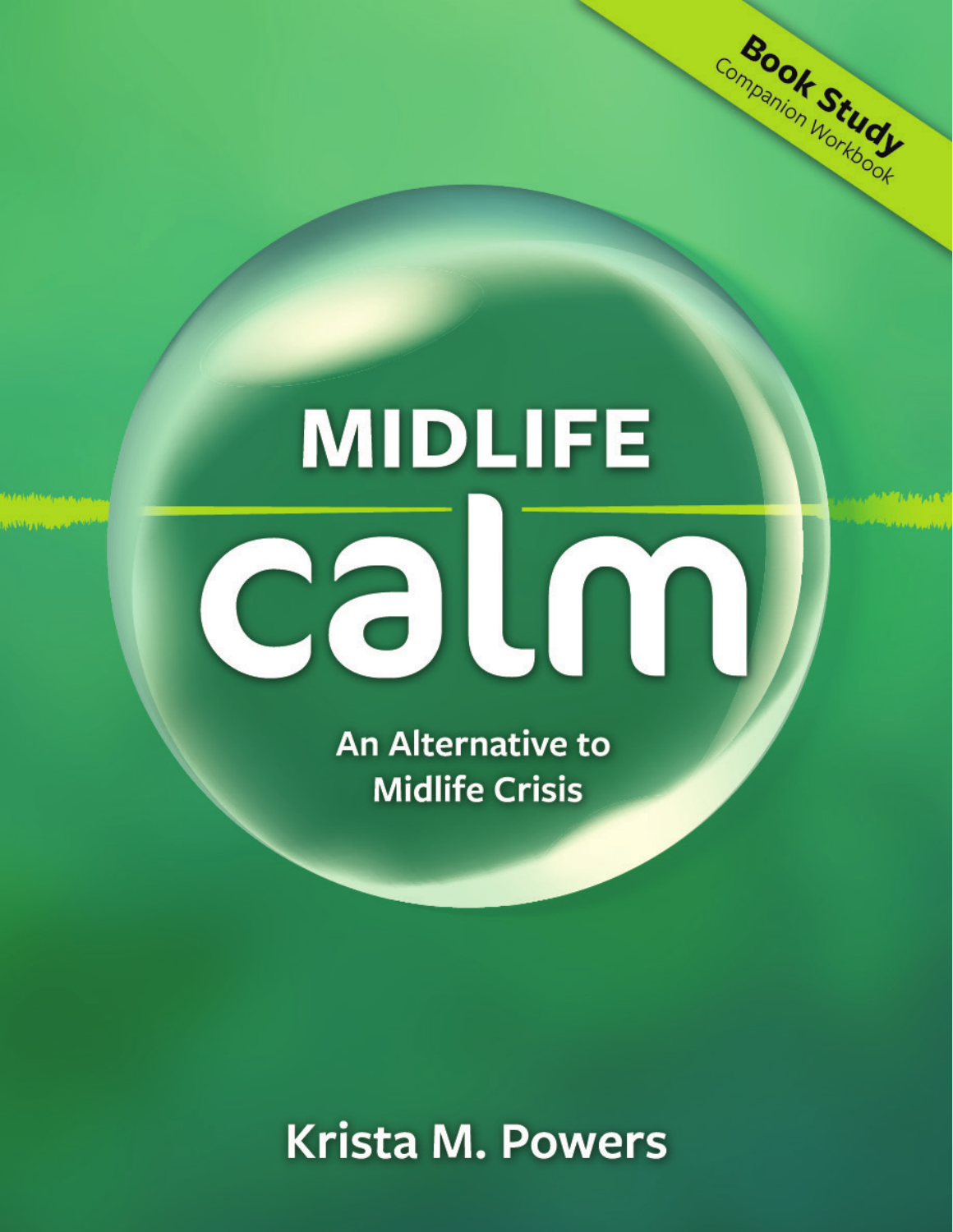Thank you for choosing this Book Study which compliments *Midlife Calm: An Alternative to Midlife Crisis.*  The Intention and Dedication page of my book reads:

> "This book is dedicated to the part of each of us bubbling up from within. It was written with the intention of creating curiosity in individuals, sparking conversations, cultivating new paradigms, shifting cultural norms, and healing our world. All of which happens one person at a time."

You are the person I wrote this book for! As partners in this Midlife Calm movement, your intention is important too. I invite you to consider why *this book* and why *now*? What do you hope to gain from reading Midlife Calm?

That is the first of many invitations to come – both in my book and this study companion. As you begin, I have a few suggestions to create a rich experience.

- First, I recommend having a journal or notebook as you move through this book study. Although there is room for notes here, give yourself space to dig in and put all your notice moments, feelings, and intentions down on paper. **1**
- Second, come with a beginner's mind. Give yourself permission to be open to new perspectives, whether your own or someone else's. The very fact that you are reading this means you are invested in a life of learning and growth, so you get to trust that this message is exactly what you are meant to explore now. **2**
- I believe in experiential learning. Experiences shift intellectual knowledge to a richer, deeper type of knowing. For that reason, my third recommendation is to share the process of this book study with another person or group. There are places throughout this study that guide you to *'Share your story now'*. If you are working in a pair or group, look at one another as you share whenever possible. This can be done in person or via a plethora of video resources available. It is supportive to set a specific amount of time to ensure each person gets to share. The phrases *'And what else?'* and *'Tell me more'* are beautiful ways to be curious and open to the person sharing if they find themselves hesitant to use their time. Otherwise, simply give the gift of listening. No responses are needed. If you are working individually, the *'Share your story now'* can be used as a prompt to journal. **3**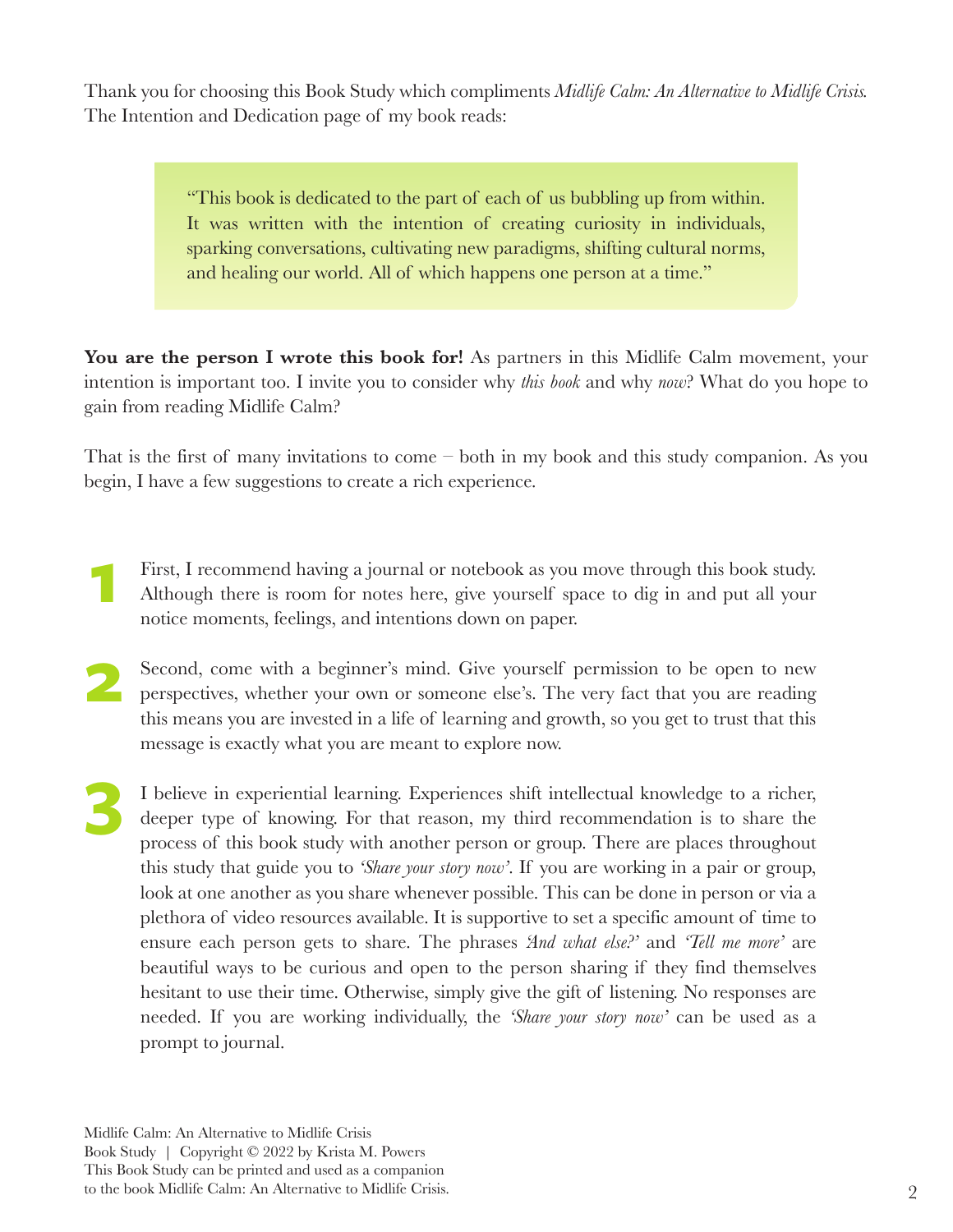- Throughout the book and this companion workbook, bubbles separating text are meant to serve as reminders to breathe. I invite you to use these as signals to set the book down and marinate in what you just read. I am proud that I wrote a relatable and easy read, however, there is no prize for completing first! Practice slowing down. **4**
- Within each chapter, I pose questions to support you in absorbing the message. This book study offers complimentary questions which allow you to more deeply experience the book. Choose the questions in either the book or this study that stretch you the furthest. If you do not know the 'answer' – explore that question! As you may have guessed, you are not at risk of sharing the wrong answer since there are no right or wrong answers! This is your journey. Create your calm whatever way best serves you! **5**
- Finally, you will notice I have denoted a few questions throughout this study as 'Ponder Questions'. These are meant to encourage you into the practice of *not answering*, rather simply standing in curiosity and possibility. Allow yourself to reflect on Ponder Questions over the course of several days. Notice what comes up immediately. Notice what evolves after a few days of pondering. **6**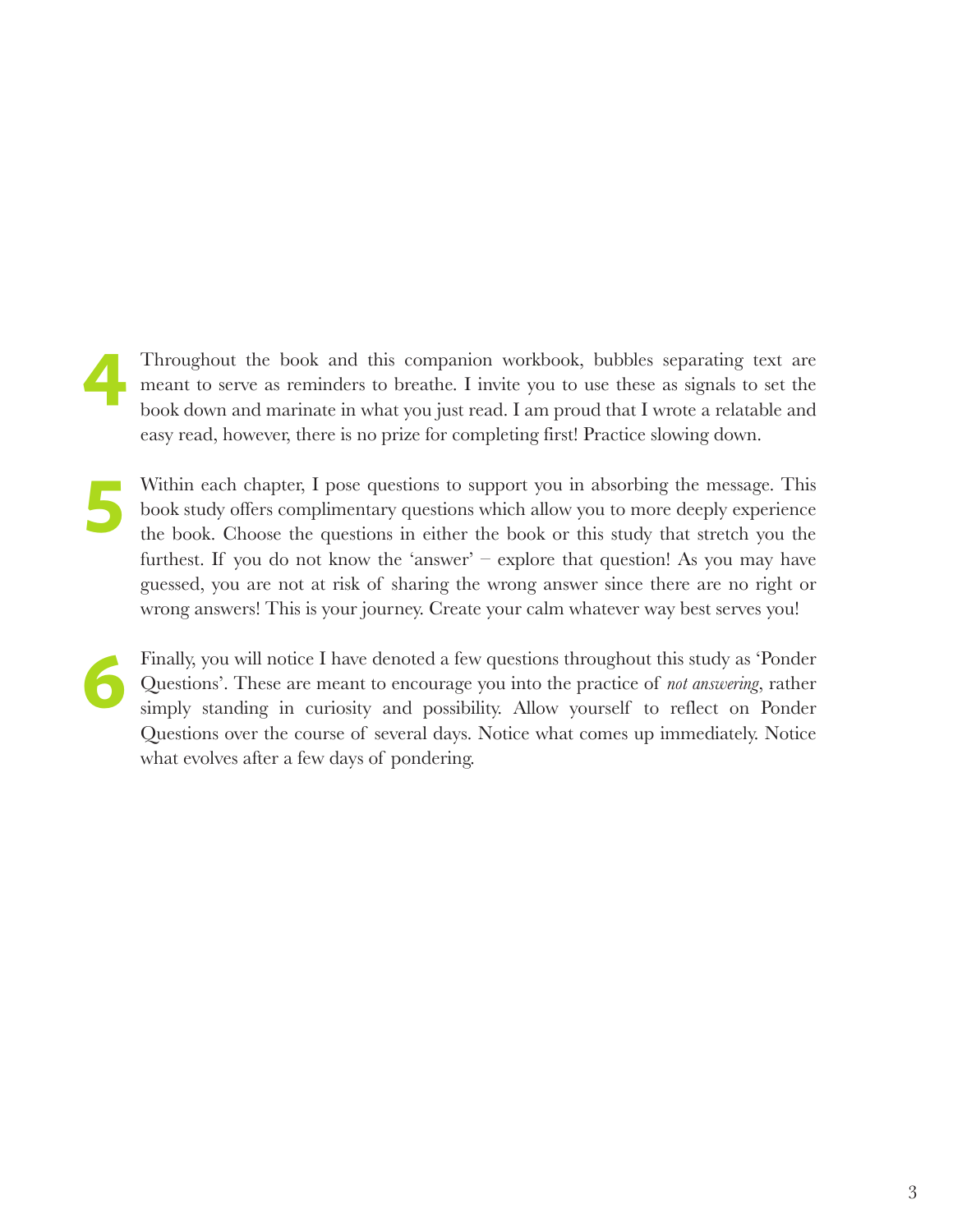As you embark on this journey, I will share an exercise which can also be found in Chapter Eight. I invite you to be open to the possibility that unfamiliar experiences do not always equate to uncomfortable experiences. Give this a try and repeat whenever necessary to remind yourself that you are equipped and capable of shifting into new ways.

> Open both your hands so your fingers are stretched open. Place your hands a foot apart, with your palms facing one another. Fold your hands together and allow your fingers to interlock. Now, unlock your fingers and pull your hands apart so there is a foot between your two palms again. Quickly repeat this action of clasping your hands together and reopening them, then back again a dozen times.

> On the last time, keep your hands clasped together and notice where your left thumb is located. Is it on top of or below your right thumb? I am willing to bet it was in the same placement the first eleven times you clasped your hands together.

> Repeat this exercise. This time, place your left thumb differently…if it was on the bottom the past dozen times, place it on the top. If it was on the top, place it below your right thumb. Quickly clasp and pull apart your hands a dozen times with your thumbs in the new position.

> This is a simple exercise of shifting from one way to a new way. It feels different. Not bad, just different. This is the way of transition. It is surprising and exciting to recognize how quickly we adapt to and embrace new ways.

> This is also true for midlife calm. It may at first seem challenging, especially when midlife calm feels forced upon you. Or it may feel awkward like the clasped hand exercise. In either case, aligning to your inner intention – your inner truth – is the compass that guides you through moments of discomfort. It truly is possible to create a new way forward.

Midlife Calm is for you and with you. I stand firmly grounded in my intention when I say that the work does not begin and end with reading a book or completing a companion workbook. Once you complete these two steps, that's when the fun begins! I sincerely hope you accept the call to action at the end of this study.

Here we go….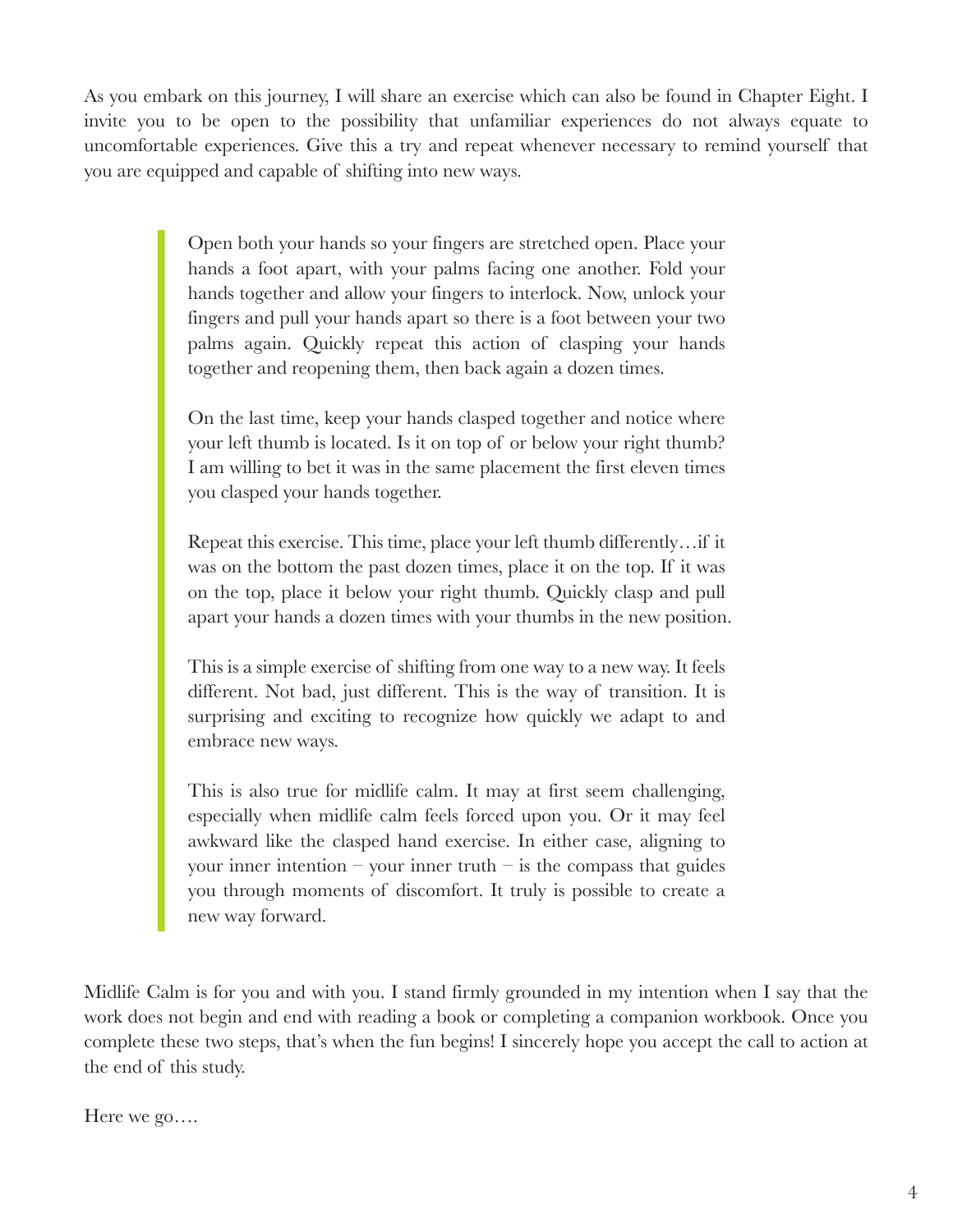

Did you know that the only difference between feeling nervous or excited is your mindset? Both emotions show up the same in your body – increased heart rate, butterflies in your stomach, perhaps sweaty palms. What matters is whether your mind is focused on a positive or a negative outcome.

Think about times when you felt excited or nervous. Reflect a moment on how the emotions showed up in your body.



Now narrow your scenarios down to a situation or two when you chose to leap before you thought or felt fully ready. What happened? What were your results? What example do you have of a time you leaped and the result was better than you imagined? Share that story now.

Share…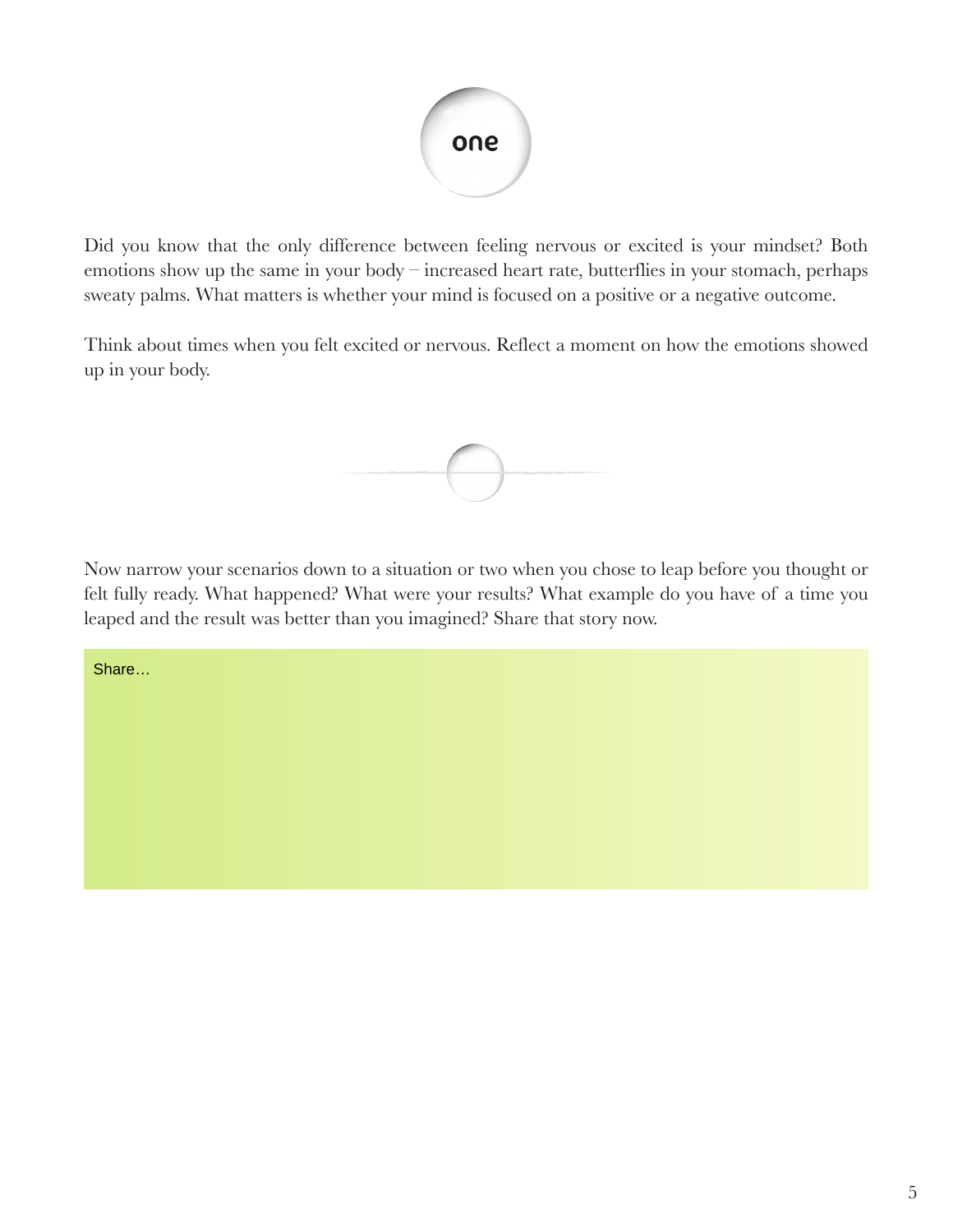

Have you noticed you can find data to support whatever topic you choose to champion? I found this to be true when digging into the concept of midlife crisis. After reading this chapter, do you believe midlife crisis is a predestined part of life or a convenient catch phrase? What piece of history caught your attention, perhaps even surprised you?



We are early in this journey, and I use the first few chapters to lay foundation before fully revealing the concept of Midlife Calm. With two chapters under your belt, I am curious which topic are you drawn to champion – midlife crisis or midlife calm? What do you notice when you shift your perspective about midlife crisis for a moment or more?

Share...

#### **Ponder Question**

Why would altering your course, exploring a new endeavor, or pursuing something that makes you blissful be labeled a crisis?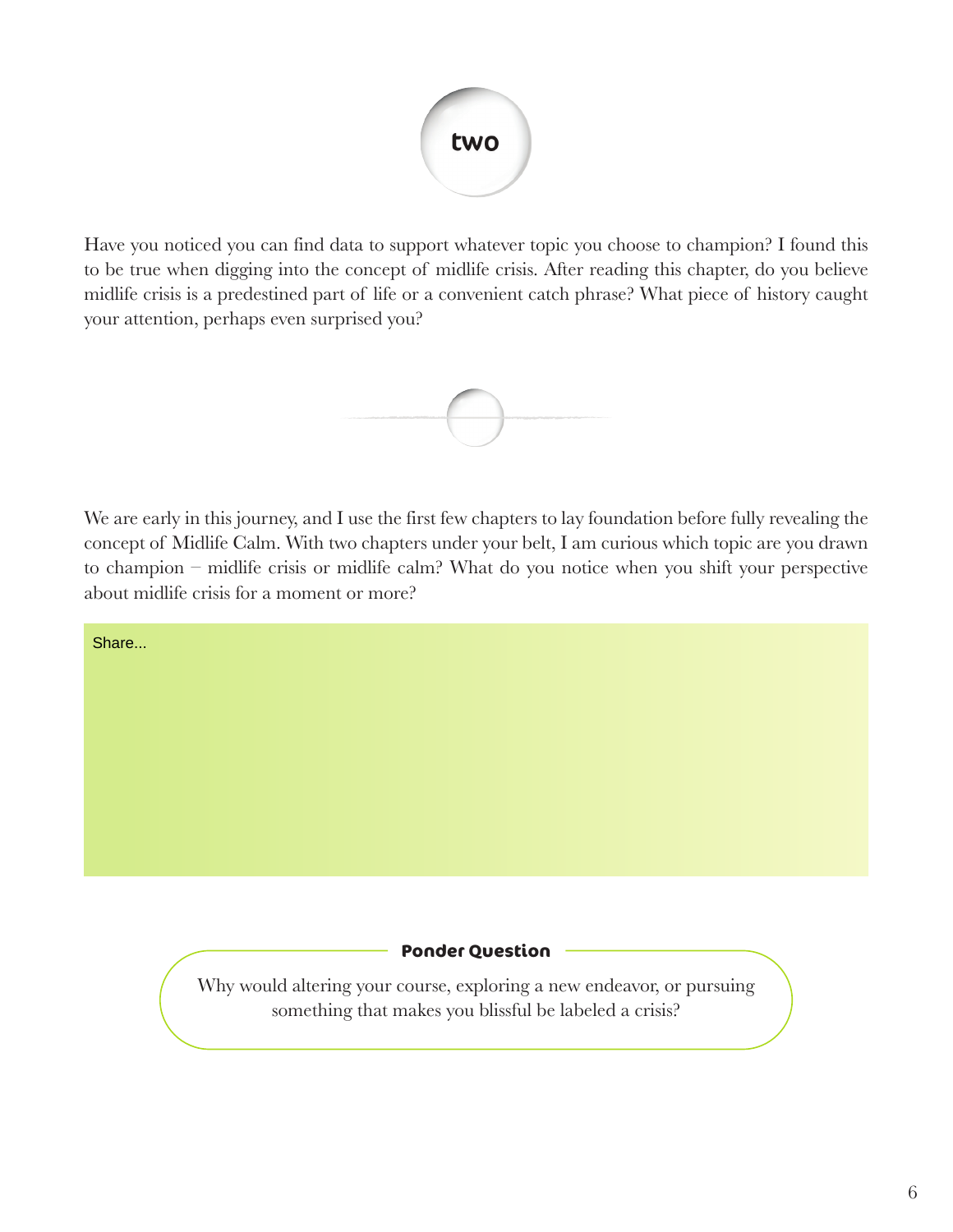

Later in my book, I talk about the interconnectedness and beauty created by duality. So, let's take a moment to explore what midlife crisis means to you.

Have you ever said you were having a midlife crisis? How did it manifest? Even if you are skilled at shifting and embracing the empowering interpretation, use this opportunity to conjure up a moment in your life that someone may have labeled a midlife crisis. Share that story now.

Share...

Now, take a deep breath and give yourself a moment. I invite you to notice yourself without judgment. Connect with yourself. As you share your story of midlife crisis, how do you feel? What do you notice?

**Ponder Question**

Do you experience yourself as a human doing or a human being when you share this story?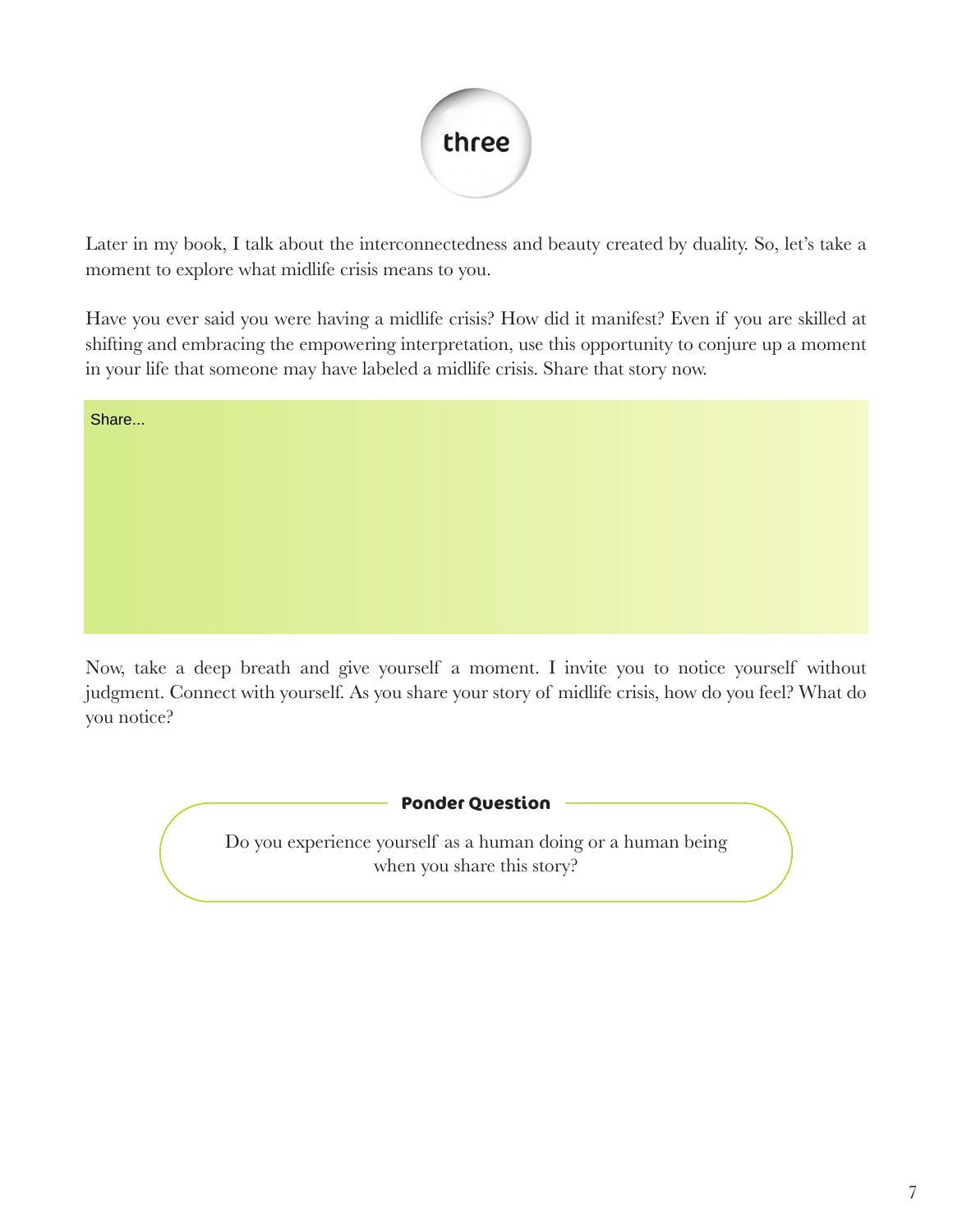

This chapter dives into the language and stories you speak. Did you pause for ten minutes to reflect on the three questions posed in this chapter (see page 34)? This is a great journaling opportunity.



Your beliefs, thoughts, and words are wickedly powerful. And they are *your* beliefs, thoughts, and words which means *you* are wickedly powerful! Take a moment to notice the language you have become accustomed to. How does your language limit you? How does it serve you? What is possible if you shift your language?

Now, return to a time your language elicited fear, confusion, and scarcity. How could you have leveraged language to empower yourself ? Share your story now.

Share...

#### **Ponder Question**

How often are you creating resistance, self-doubt, and judgment of and within yourself through the language you use and stories you tell?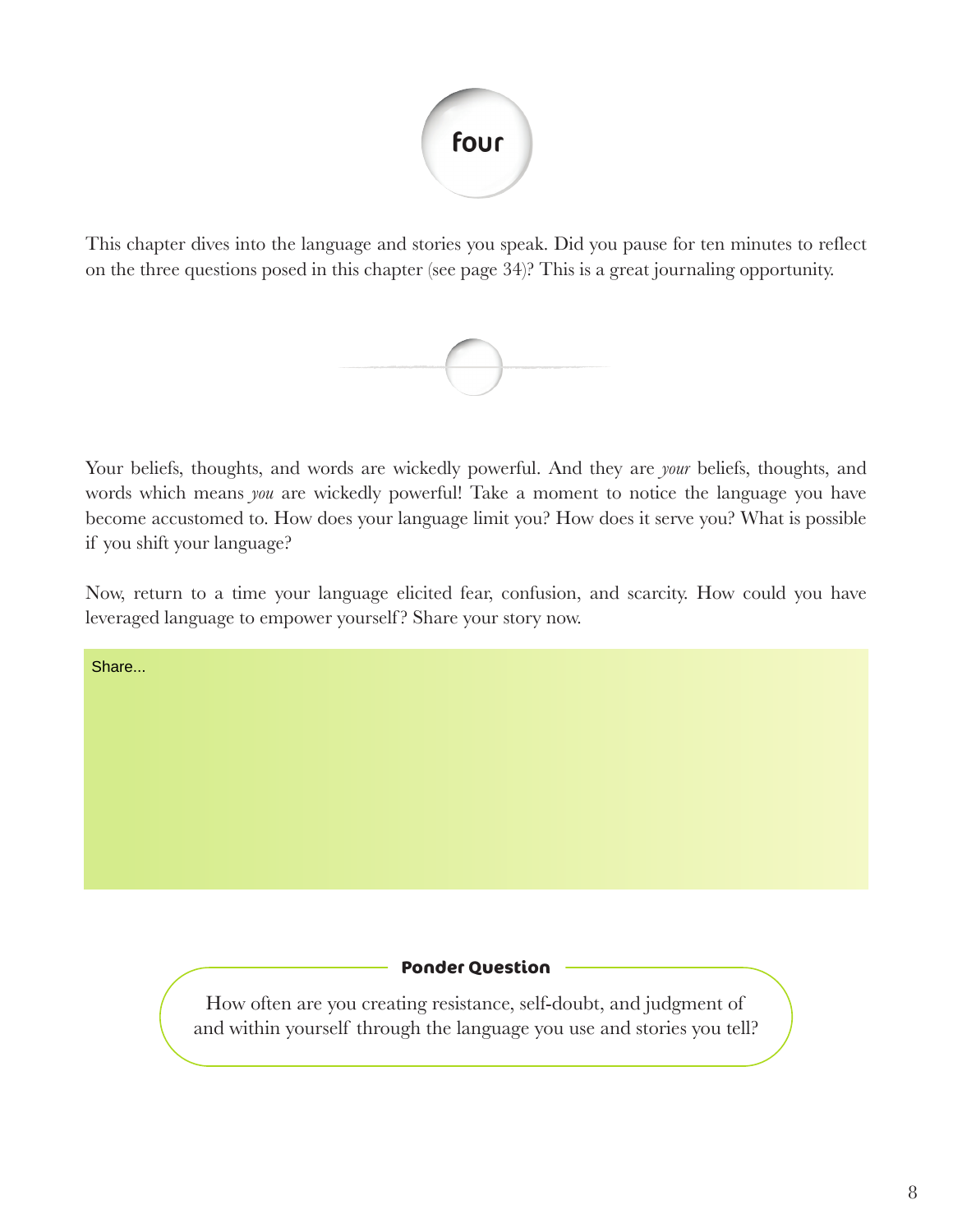

Dance! This is strategically placed in my book. It's less of a lesson on how to dance and more of a message about how I got my groove back. Science supports the benefits of dance on physical, mental, and emotional wellness. Laughter, singing, creative expression, and connection offer similar benefits. Dancing is simply my way of highlighting how my inner flame faded and reignited.

I am curious about you! What have you always loved that you lost along the way? What causes your inner fire to burn bright? Share your story now.

| <b>Ponder Question</b><br>What would it look like to be silly and gently move your body<br>in a way that surprises and delights you? |  |
|--------------------------------------------------------------------------------------------------------------------------------------|--|
|                                                                                                                                      |  |
|                                                                                                                                      |  |
|                                                                                                                                      |  |
|                                                                                                                                      |  |
|                                                                                                                                      |  |
|                                                                                                                                      |  |
|                                                                                                                                      |  |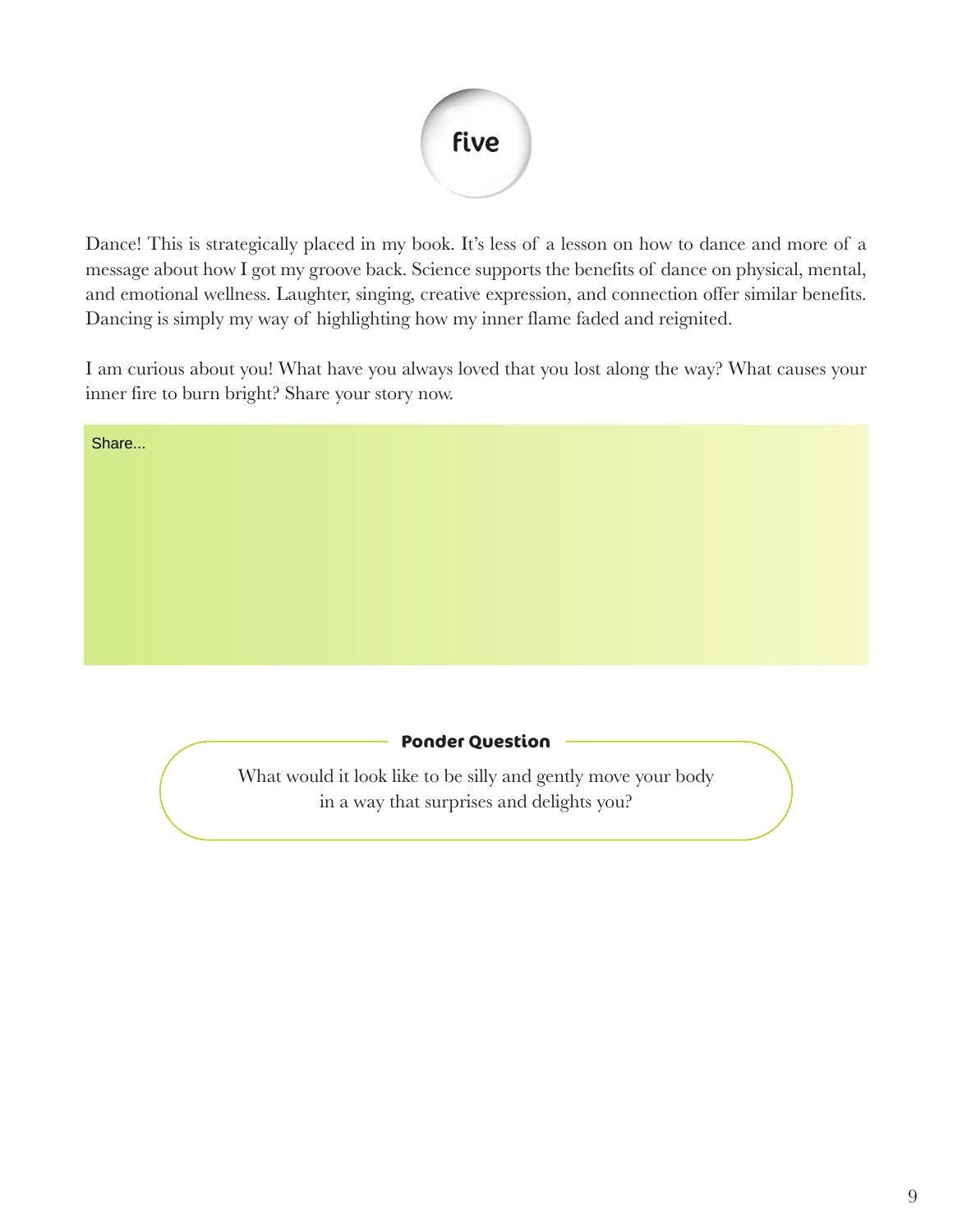

A story of how expectations play out in a person's life is told on page 47 and beyond. How did that land for you? What could you relate to within that story?



This chapter is ripe with perspectives on midlife calm. I invite you to reread this chapter. Allow the ideas to sink in. The first reading likely tickled your intellect. The second read through enables the idea to marinate within your being. Will you honor my request to reread this chapter? Don't do it for me though….practice stop – listen – choose – act to determine if you read Chapter Six a second time.



Midlife calm is synonymous with alignment. Personal alignment – living from the second set of questions – cultivates calm. Just as there are billions of people on planet Earth, there are countless ways calm can be experienced and expressed. From the perspective of midlife calm, how do you define calm? How do you experience your variety of calm?

Share...

Share your experience playing with one of the following concepts or tools provided in this chapter:

- Living from the second set of questions. *(Page 49 50)*
- Practicing the four-step process: Stop. Listen. Choose. Act. *(Page 51 52)*
- Noticing and embracing your rhythm of life. *(Page 64 65)*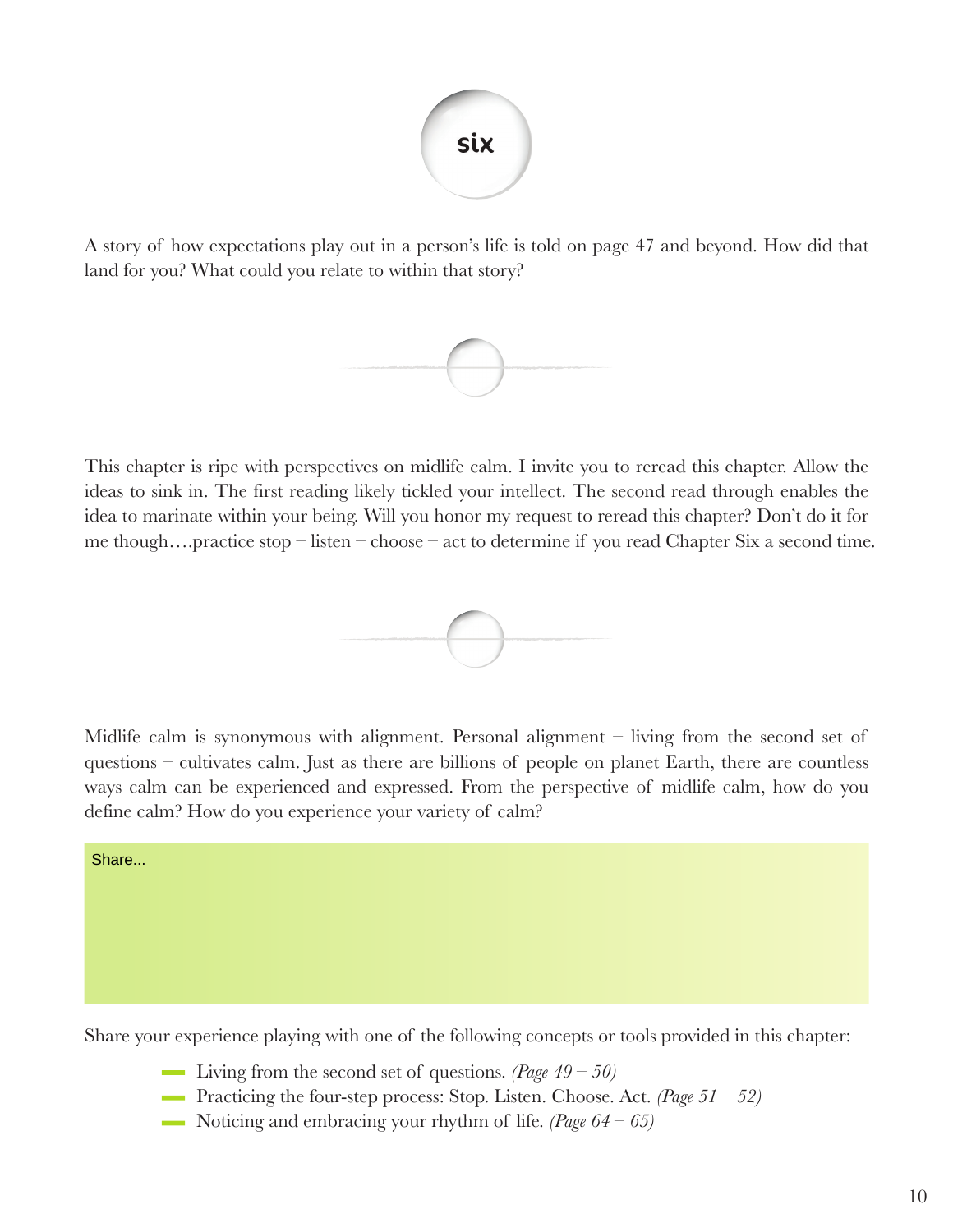

One of the final sentences of this chapter asks, "Are you interested in aligning with your human beingness as much or more than your human doingness?" Oh, how I hope your entire mind, body, and spirit respond with a resounding, *"Yes!"* 

Reflect on the equation shared in Chapter Seven:



Similar to the exercise in Chapter Four, I invite you to journal on the questions posed on page 75 of your book. Being in relationship with intention is a practice, so we get to being in earnest now.



With an intention to propel you out of your comfort zone, I invite you to practice requesting and receiving support. Ask five people (include yourself as one of the five), *"What are the qualities/characteristics you love about me?"* Listen. Take it in. Write it down. These are clues about who you are, how you show up, and perhaps your life's purpose!

Share...

Use one of the following tools. Share how it supported you in stepping closer to your intention.

- Leaping out of your Comfort Zone. *(Page 76 77)*
- Wheel of Life. *(Page 81 82) (Google 'blank wheel of life template')*
- Listening and trusting your wise, inner voice. *(Page 85)*
- Engaging your senses. *(Page 85 87)*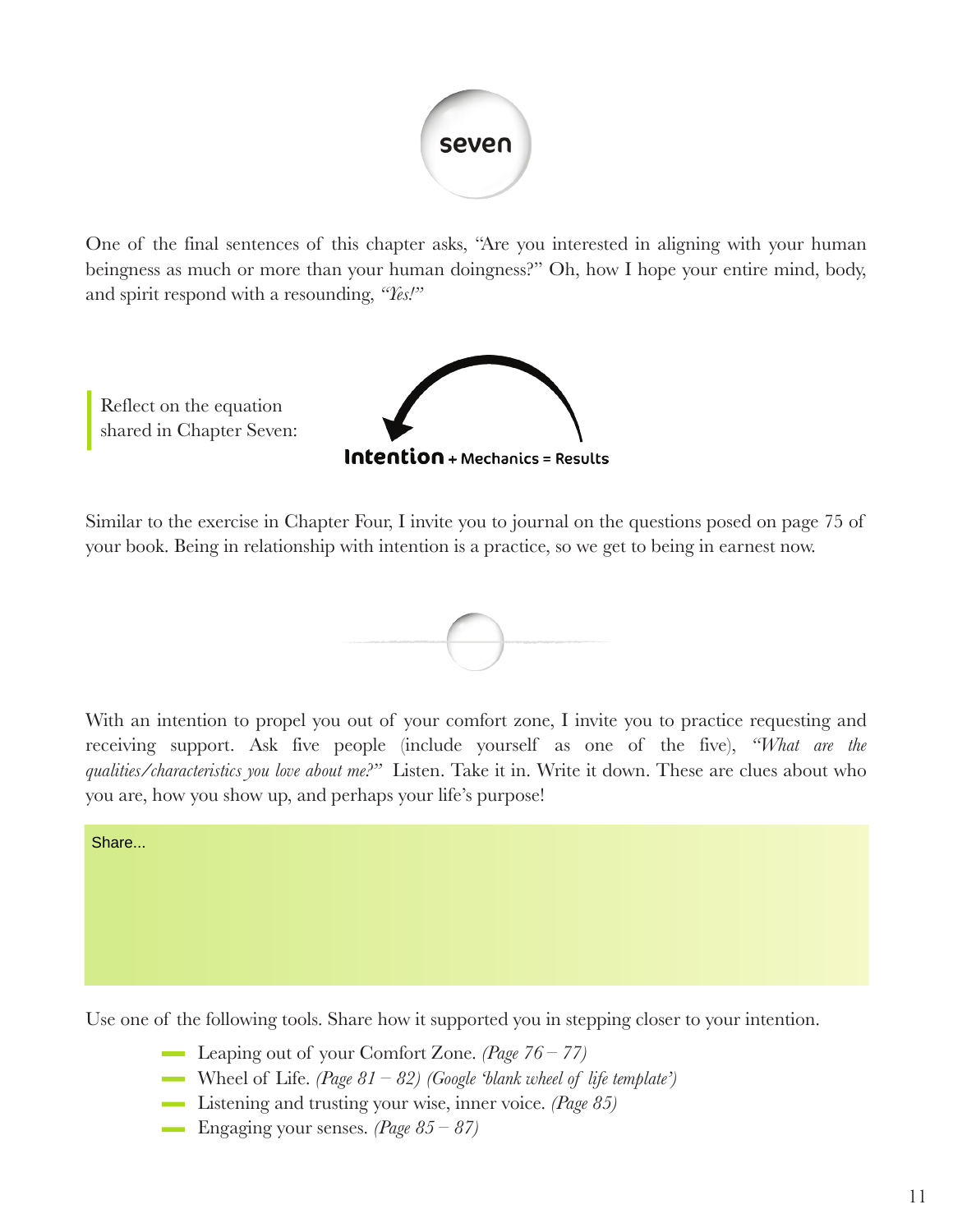

There is a difference between a freely chosen midlife calm and one thrust upon you. It is common to want to seek safety, security, and comfort when you feel as if life is happening to you, not for you…when you feel like you do not have a choice. Even the complicated topics deserve consideration as the notion of midlife crisis is dismantled, or at the very least challenged.

Let's start with a few deep breathes. Breathing in through your nose, fill your lungs as you quietly count to four. Hold that for a moment. Now, with a five count, release your breathe through your mouth. Slow down. Repeat this breathing exercise two additional times.



Sink into your heart and recall a time in your life that was once – or always – deemed a crisis. How do you get to use the tools of the rewrite or tell this from the lens of a mountaintop as well as the valley? Share your story now.

Share...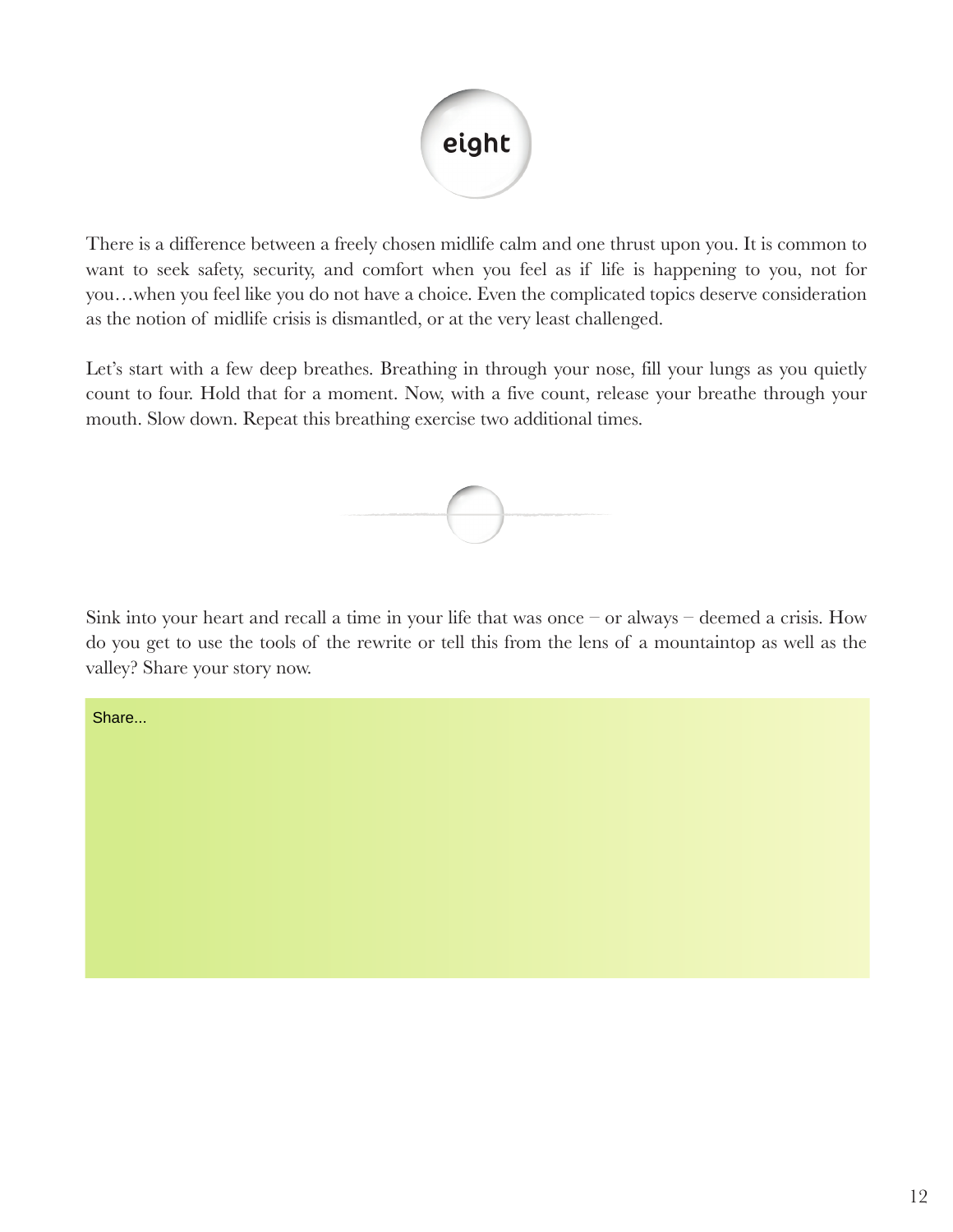Give yourself permission to heal and to be supported. Give yourself permission to go all the way in creating the life that lights you up. Revisit your discussion or notes from Chapter Six. How do you define calm? When you are your own version of calm, how does your body feel? What expression is on your face? How do you interact with others? Take a moment to picture being in a state of calm. Share this story – this space you are holding now – as you give yourself permission to practice and play with embracing your calm.

| Share |                                                                   |  |
|-------|-------------------------------------------------------------------|--|
|       |                                                                   |  |
|       |                                                                   |  |
|       |                                                                   |  |
|       |                                                                   |  |
|       |                                                                   |  |
|       |                                                                   |  |
|       | $\sim$ $\sim$ $\sim$ $\sim$ $\sim$<br>$\sim$ $\sim$ $\sim$ $\sim$ |  |

Breathe, my friend. You are not alone.

#### **Ponder Question**

What do you notice within yourself when you read or hear, "You are not alone"?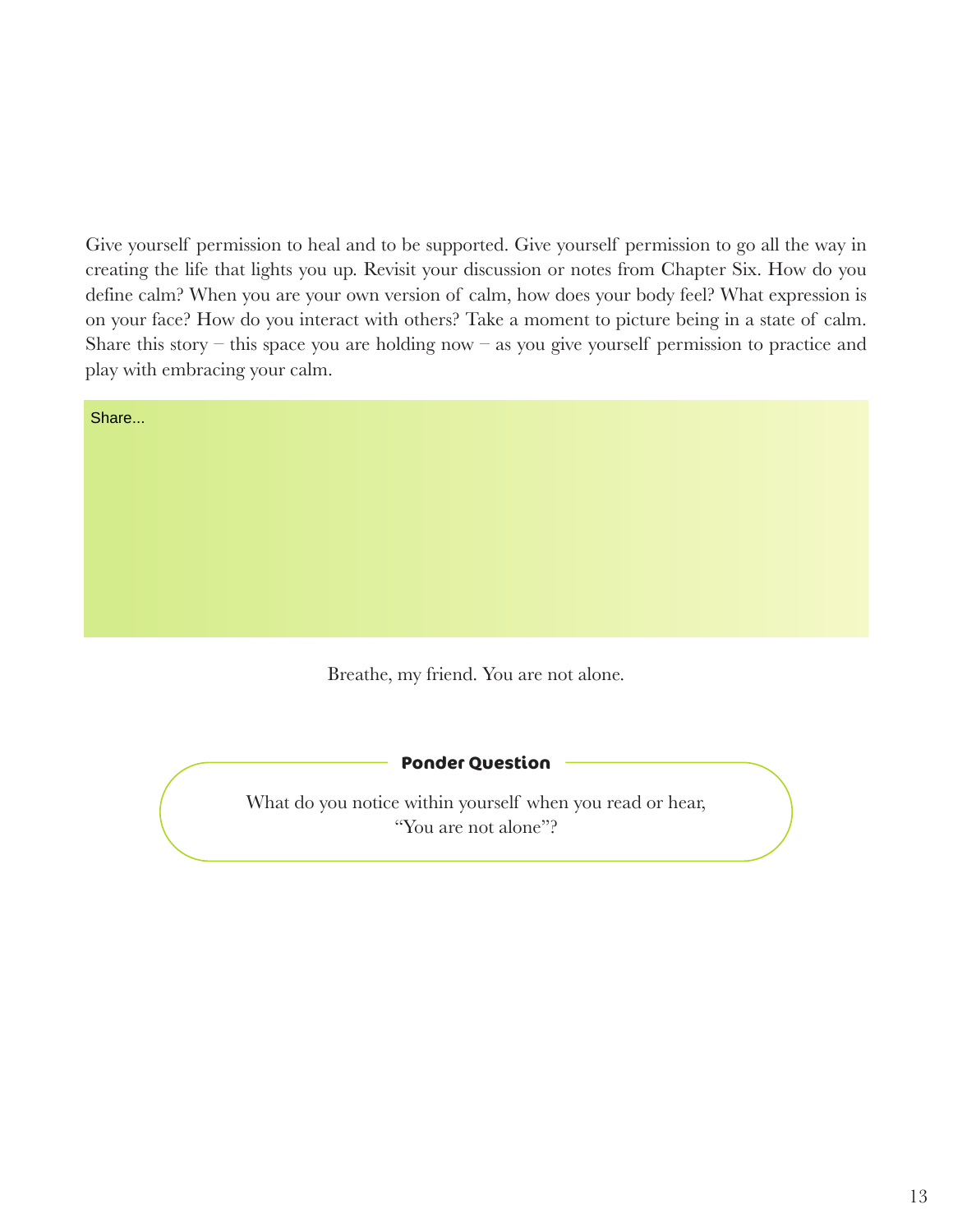

If I titled my chapters, Chapter Nine would be called Escalate the Calm. In the spirit of accelerating and intensifying this experience, I have a challenge for you. It's a slightly mind bendy exercise  $-I$ know you're up for the challenge!

Return to the version of the story told on pages  $106 - 109$ . Read this out loud. Here's the twist...I want you to read it in first person, present tense. That means, every time the word "you" appears I want you to change it to "I". For example, the first two sentences will be read aloud like this:

*I am born. I grow up with all I need and much of what I want.*

And so on. Okay…go!

How does **that** incredibly personal story land for you? What variations do you choose (flowing from the steps of stop and listen) to incorporate (aka: act)? Stories are powerful, you know...and so are you! Share your full life story of calm now.

Share...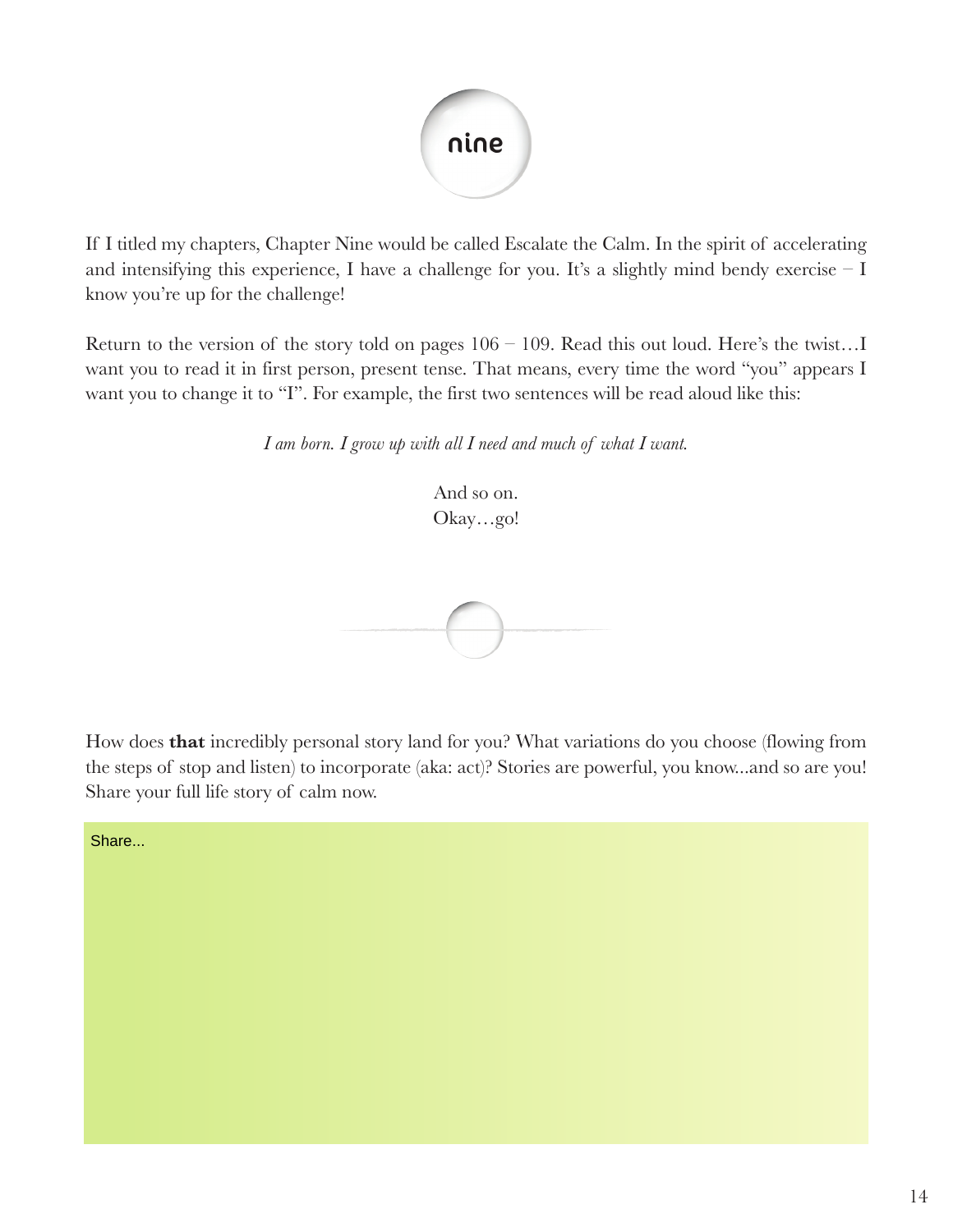This chapter summarizes thirteen strategies to build and escalate your calm. These are not all inclusive, rather simply a starting point to support your evolution to calm. Which of these do you already practice? How does it influence your life? Which of these are you willing to stretch into and pursue? What is your intention as you practice each of these concepts?

- $\bigcirc$  Notice without judgment or comparison
- **C** Language speaks loudly
- $\bigcirc$  Your stories are powerful
- $\bigcirc$  Be a person of vision and intention
- **Q** Look for clues
- Stretch beyond your comfort zone
- $\bigcirc$  Operate from the whole
- $\bigcirc$  Trust your inner voice
- Valleys and mountaintops
- **C** Learn from others
- $\bigcap$  Your five senses
- Consistency and committed action  $\bigcirc$
- **O** Dance!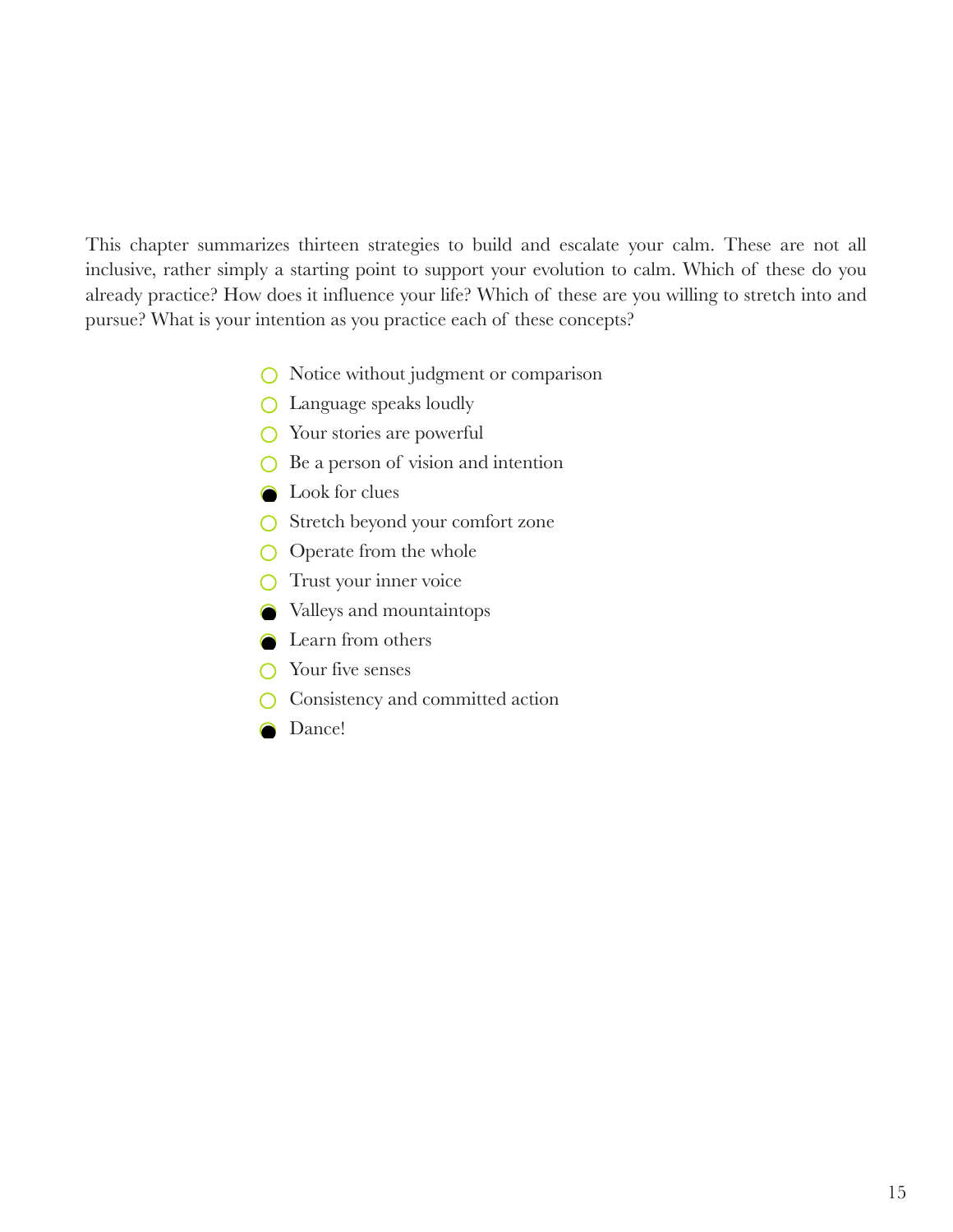## A few final thoughts...

Thank you for reading this all the way to the end. I trust you did the same with the book and delighted in hearing about some of the very special humans in my life. Midlife calm is going all the way, so let me invite you to ponder a few more questions.

If you wrote an acknowledgement that covered the story of your life, who would you list? What would you thank them for? Sometimes a two to three sentence note in the mail is all it takes to support someone you love to realign with their own calm. Life is now. Thank your people.



Then there's the 'About the Author' page. Admittedly, I got hung up on this a couple times in the process of editing my book. The low energy of the first set of questions caused me to doubt that anyone would want to read several paragraphs about my past accomplishments…or that those accomplishments were worthy of mention.

Equipped with tools to interrupt those questions, you will read that I chose to play big and share a page and a half about myself! I am proud of who I am and what I've been up to in life. I'm willing to bet by now you know where I am going with this…*you* get to be proud too!

What would your one page (or several) say about you? What have you caused and created? Who have you been to make it so? Take a stab at an 'About the Author' for yourself. Indeed, you are the author of your life.



Finally, the last page of my book is an introduction to Vitality Cincinnati. As you step into the work of recalibrating and aligning within, who do you choose to be on your team of life? Where are you practicing your new ways and standing in contribution? Whether in your family, your work, your community – get connected. Be open to possibilities and new people joining your team of life at every twist and turn. We are beautifully interdependent, and we all get to grow together.